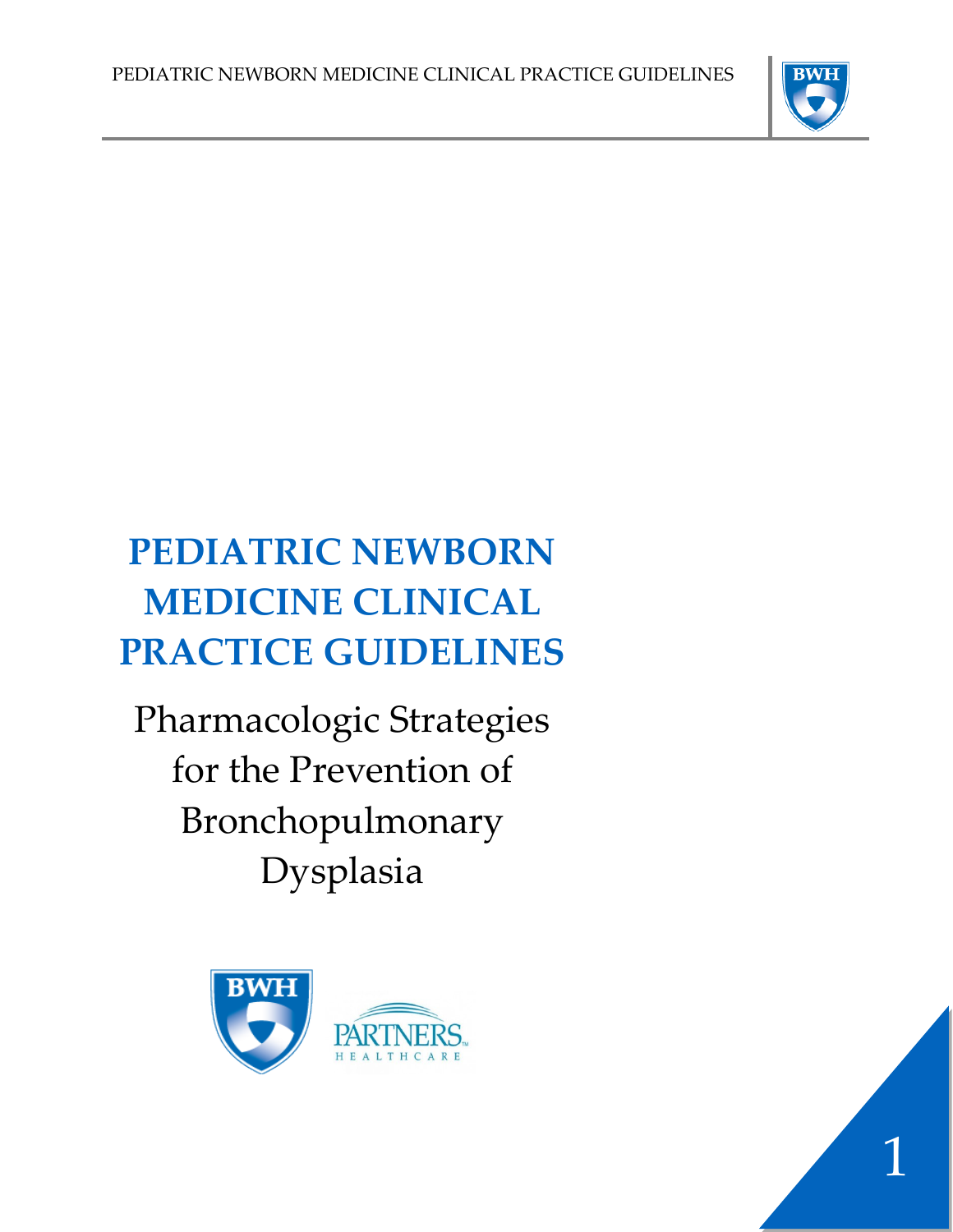

**Clinical Practice Guideline:** Pharmacologic Strategies for the Prevention of Bronchopulmonary Dysplasia

# **Points of emphasis/Primary changes in practice:**

**1.** Hydrocortisone therapy may be utilized for the prevention or attenuation of bronchopulmonary dysplasia (BPD) in neonates at ≥ 14 days of life with ≥ 60% risk for BPD as determined by the NICHD BPD Outcome Estimator.

**2.** While evidence does support at least a small, short-term benefit of Vitamin A administration for BPD prevention, there is not proven long term benefit and our group has chosen not to institute this preventive therapy given administration difficulties.

3. Caffeine therapy will be utilized for the indications in the CAP trial (prevention or treatment of apnea or to facilitate the removal of an endotracheal tube).

4. After 2-3 weeks of life, infants who are evolving towards a diagnosis of BPD may develop specific phenotypes (e.g., pulmonary fluid retention, air trapping, pulmonary hypertension) that might warrant use of diuretic, bronchodilator and/or iNO therapies. There are no definitive data to support the use of these therapies early as the phenotype is evolving to **prevent** BPD. Some data have supported the use of these therapies to lessen the impact of symptoms that develop and potentially to have at least short term effects on oxygen and ventilator requirements or work of breathing.

## **Rationale for change:**

To recognize potential opportunities and optimize and standardize utilization of pharmacologic prevention strategies for infants at risk for bronchopulmonary dysplasia (BPD).

**Questions? Please contact: NICU Clinical Pharmacist** 

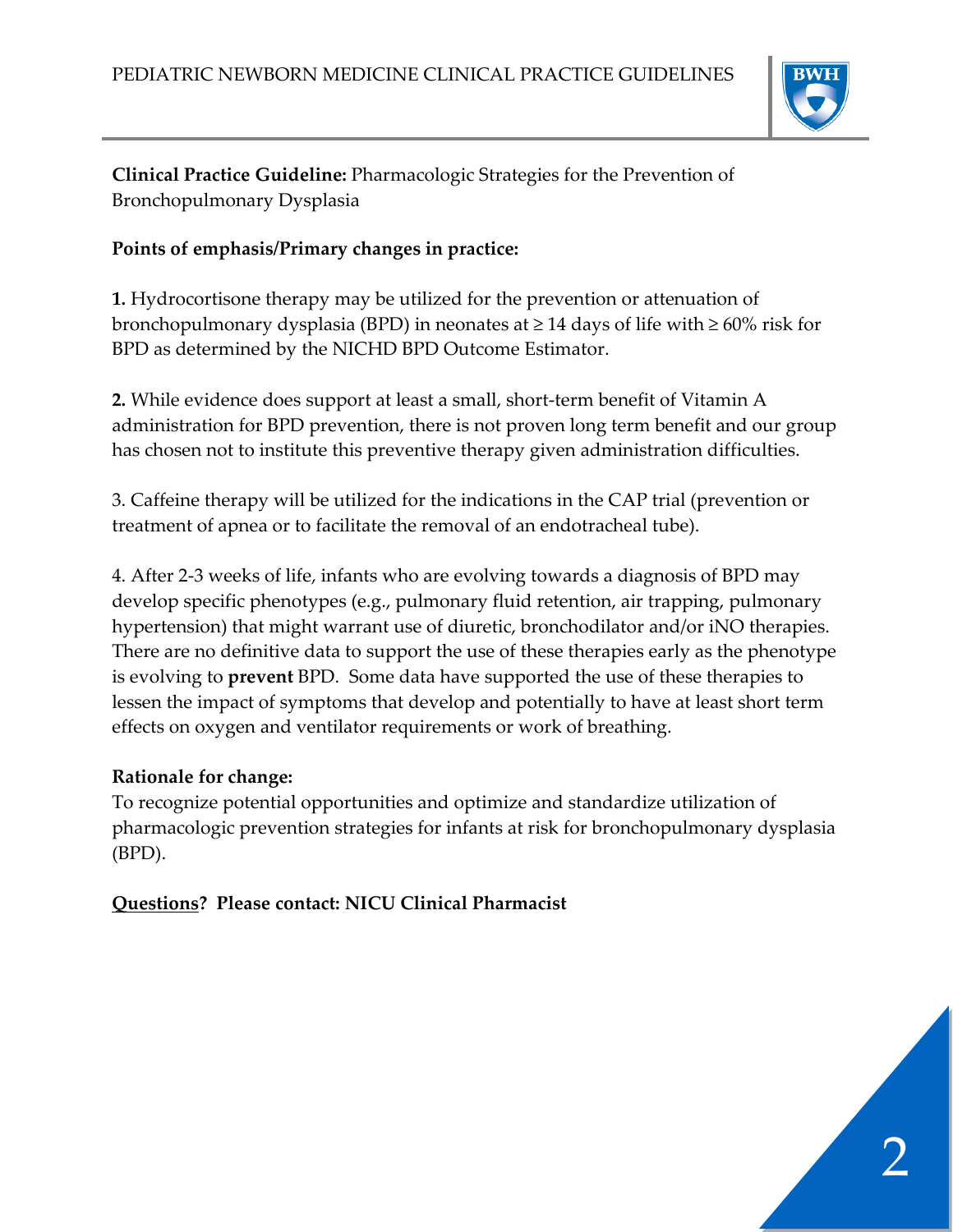

| <b>Clinical Guideline Name</b> | Pharmacologic Strategies for the Prevention of Bronchopulmonary            |
|--------------------------------|----------------------------------------------------------------------------|
|                                | Dysplasia                                                                  |
| <b>CWN Clinical Practice</b>   | <b>TBD</b>                                                                 |
| <b>Manual Policy Number</b>    |                                                                            |
| Implementation Date            | March 1, 2016                                                              |
| Due for CPC Review             | March 1, 2017                                                              |
| <b>Contact Person</b>          | <b>NICU Clinical Pharmacist</b>                                            |
| <b>Approved By</b>             | Department of Pediatric Newborn Medicine Clinical Practice Council 2/11/16 |
|                                | <b>MSEC</b>                                                                |
|                                | CWN SPP 1/13/16                                                            |
|                                | SPP Steering 2/17/16                                                       |
|                                | Nurse Executive Board/CNO 2/22/16                                          |

## **I. Purpose**

The purpose of this clinical practice guideline is to address a trajectory towards prolonged ventilator dependence in preterm neonates with respiratory failure. The scope of this guideline encompasses appropriateness of the following pharmacologic therapies as strategies to lower risk of BPD development:

- (i) Corticosteroids (hydrocortisone, dexamethasone, inhaled budesonide)
- (ii) Vitamin A
- (iii) Caffeine
- (iv) Diuretics (furosemide, chlorothiazide), bronchodilators (albuterol, ipratropium bromide) or iNO

#### II. **Scope**

| Inclusion criteria: | Neonates $\leq$ 30 weeks gestation                       |
|---------------------|----------------------------------------------------------|
| Exclusion criteria: | Gestational age $> 31$ weeks*                            |
|                     | Known congenital abnormalities impacting cardiopulmonary |
|                     | development                                              |

\*although the evidence for steroid use is largely in infants < 30 weeks, clinical judgment may be used in applying these guidelines to neonates at older gestational ages.

**Note**: This CPG only addresses the pharmacologic aspects of BPD **prevention**, NOT ongoing symptomatic therapy. Non-pharmacologic management (provision of respiratory care, nutrition, developmental care, infection control, etc.) is also fundamental to the avoidance of BPD and should be optimized prior to and in conjunction with the utilization of pharmacologic interventions.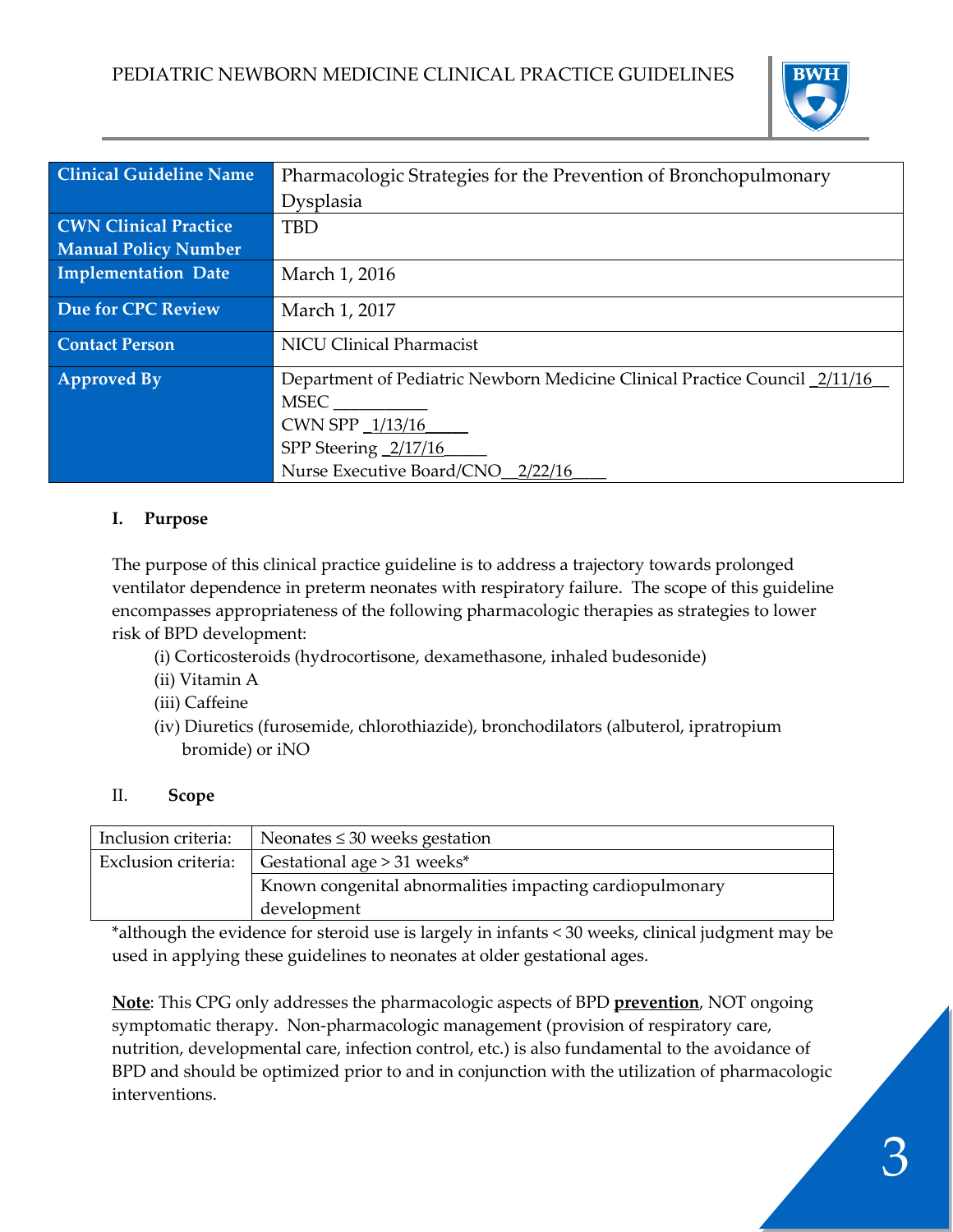

#### **Definitions**

Chronic Lung Disease (CLD) is a non-specific, overarching term used to capture a number of chronic respiratory entities that have been described since the late 1960s (Old BPD, New BPD, CPIP, etc), regardless of gestational age at birth. Generally, these infants are requiring ongoing supplemental oxygen or mechanical respiratory support (including CPAP) when they have reached 36 weeks postmenstrual age (PMA). The term CLD of prematurity has also been used to describe infants born prior to 33 weeks gestation who remain on supplemental oxygen at 36 weeks PMA.

Evolving CLD is an unofficial term used to describe infants with pulmonary immaturity who continue to require substantial ventilatory and/or supplemental oxygen support after the first week of life and prior to the 36 weeks PMA time point when an official diagnosis of BPD can be made.

BPD is defined in this CPG as the receipt of any supplemental oxygen at 36 weeks PMA among infants born prior to 33 weeks of gestation. Use of mechanical ventilation or CPAP with room air might also be considered under this label, however, for consistency, we are applying the definition that requires persistent oxygen use.

#### **III. Corticosteroids**

Dexamethasone reduces the incidence of BPD; however, a randomized clinical trial of highdose, prolonged dexamethasone also demonstrated an increased risk of cerebral palsy (CP).<sup>1</sup> Meta-analyses of available trials demonstrate that the risk/benefit ratio of corticosteroid therapy is dependent on the baseline risk of BPD.<sup>2, 3</sup> Infants who remain on mechanical ventilation at 36 weeks PMA are not only at risk of ongoing lung disease, but also are at substantial risk of quadriparetic CP[.](#page-9-3) 4

Because of the risk of CP, we do not recommend routine use of high-dose dexamethasone. There are no informative large clinical trials of low-dose dexamethasone or hydrocortison[e.](#page-9-4) 5

An increasing number of observational studies suggest that hydrocortisone might be an effective preventive treatment for BPD that is associated with far less risk of cerebral palsy than dexamethasone.<sup>[6,](#page-9-5)7</sup> Because, at this point, no clinical trial data are available to definitively assess the potential benefits and risk of hydrocortisone with respect to BPD reduction and adverse neurodevelopmental outcome, the medication should be utilized with appropriate consideration of the risks and benefits of therapy[.8](#page-9-7) 

In the future, we will tailor our overall approach based on data from ongoing randomized, controlled trials.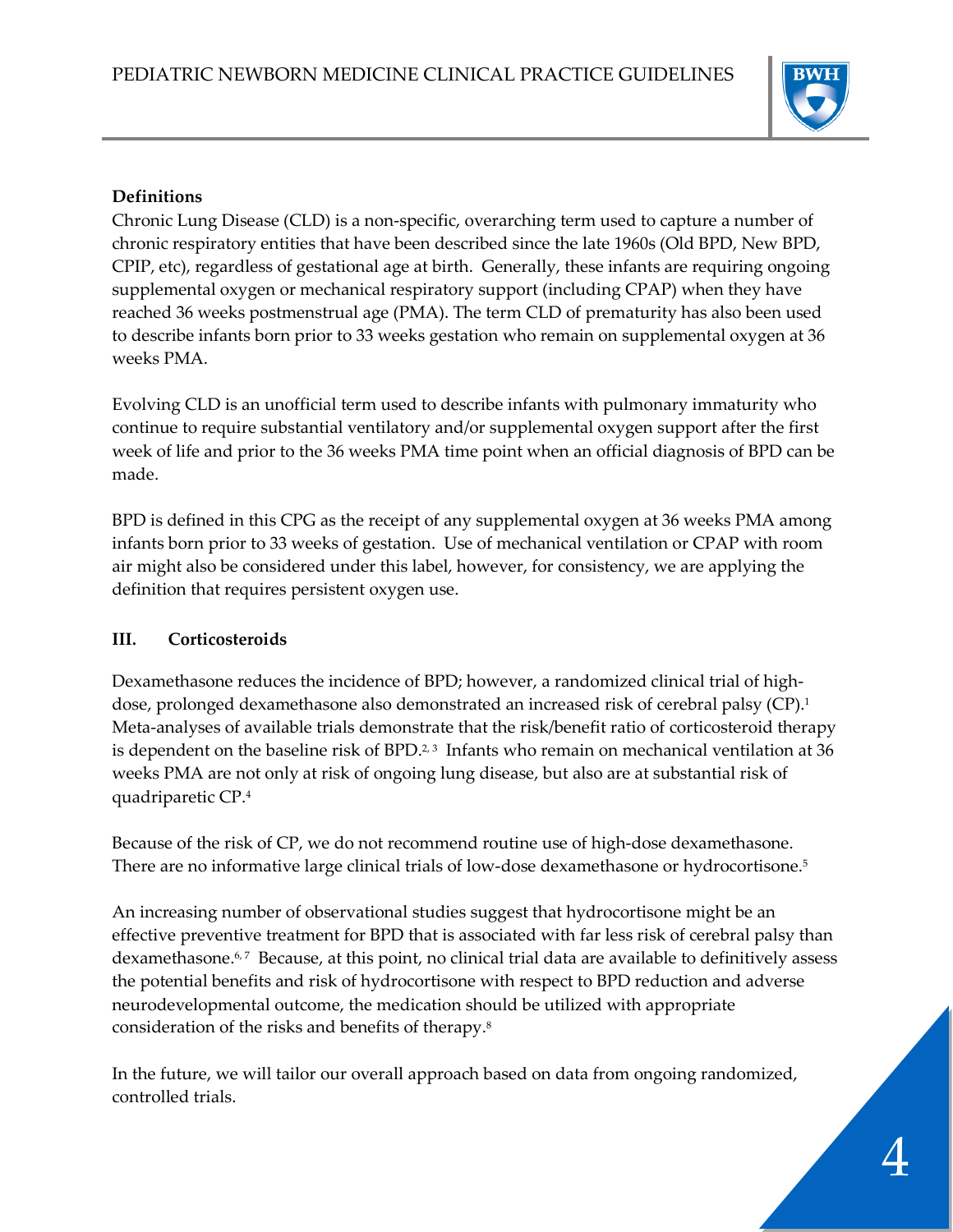

To assess BPD risk, we will utilize a published, validated predictive model[.9](#page-9-8) A threshold of 60% cumulative risk of moderate BPD, severe BPD, and death for infants on invasive mechanical ventilation at or beyond 14 days of age will be utilized as an indication that it is appropriate to consider hydrocortisone therapy (Appendix 1). $2,3$ 

## [NICHD Neonatal Research Network Neonatal BPD Outcome Estimator](https://neonatal.rti.org/index.cfm?fuseaction=tools.main)

The standard regimen of hydrocortisone chosen for several retrospective reports and utilized in an ongoing clinical trial (specified in Appendix 1) should be individualized based on clinical response to therapy. For example, an abbreviated time-course for tapers may be appropriate for patients who do not respond to therapy and those who very rapidly wean from mechanical ventilation.

Given the delicate balance of risk and benefit associated with this intervention and the experimental nature of hydrocortisone for this indication, the decision to treat with hydrocortisone should be made only among intubated infants, after optimizing all other management strategies, and with the goal of achieving extubation. We recommend careful review of the following issues prior to the initiation of hydrocortisone:

- Respiratory support has been optimized
- Nutrition has been optimized (given the potential negative impact of glucocorticoids on growth that may require additional nutritional supplementation)
- Initiation of caffeine has been considered, as described below

Input of another neonatology colleague might be worthwhile in assessing the above elements and should be sought at the primary neonatologist's discretion.

Since hydrocortisone for BPD prevention is lacking a clinical trial evidence base at this time, there should be open discussion of the potential risks and benefits with the baby's parents and their permission sought prior to initiation of treatment.

Infants receiving hydrocortisone should be monitored closely for complications of glucocorticoiod therapy: hypertension, hyperglycemia, and poor weight gain.

Small trials completed prior to 2012 suggest that inhaled corticosteroids do not prevent BPD.<sup>10</sup> However, the Neonatal European Study of Inhaled Steroids suggest potential efficacy (10% decrease in the incidence of BPD[\).11](#page-9-10) Unfortunately, a trend towards increased mortality with inhaled corticosteroid use is of concern. Additionally, higher doses of inhaled corticosteroid were utilized in this trial compared to previous trials. Follow up at 18-22 months corrected age will be informative. Pending this follow up, inhaled corticosteroids (including fluticasone and budesonide) do not have a role for prevention of BPD.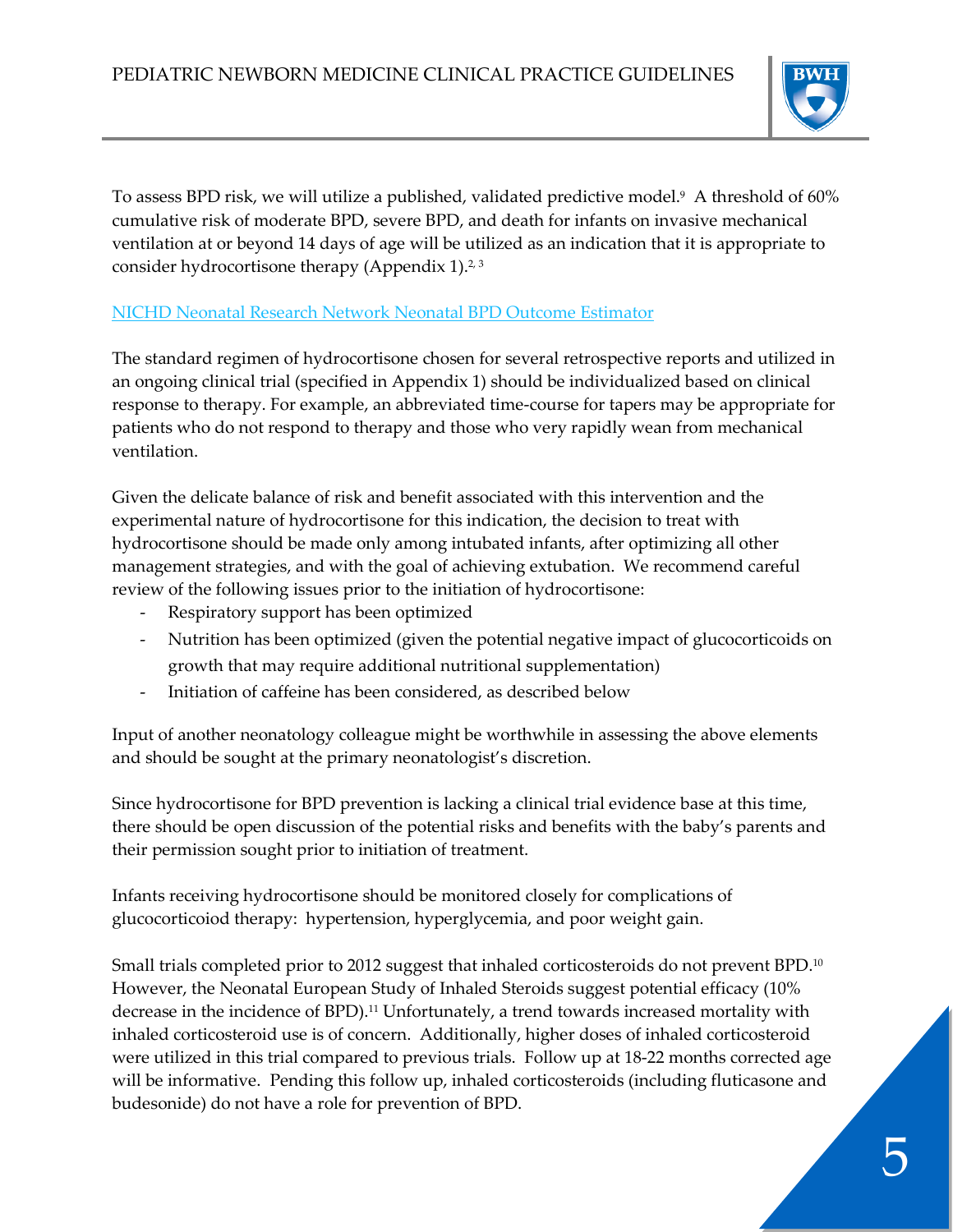

## **IV. Vitamin A**

Intramuscular vitamin A, given three times per week, reduces the incidence of BPD[.12](#page-9-11) A study designed to look at short-term outcome (rate of BPD) showed a reduction of 7% in the rate of BPD; however, no benefit of Vitamin A was found on the rate of death or neurodevelopmental impairment at 18-22 months. Additionally, vitamin A has no impact on rehospitalization, diuretic or bronchodilator use at follow-up, any home oxygen use, or duration of home oxygen  $11$ Se $^{13}$ 

The withdrawal of vitamin A from the market in late 2010 did not have an appreciable impact on the incidence of BPD[.14](#page-10-0) The main reason cited by most practitioners for choosing not to administer IM Vitamin A is discomfort and small benefit associated with the need for three injections per week[.15](#page-10-1) 

At this time, BWH will not resume the practice of routine vitamin A administration to neonates born at < 1000 grams.

## **V. Caffeine**

Caffeine therapy at standard doses for the prevention or treatment of apnea or to facilitate the removal of an endotracheal tube reduces the incidence of BPD, reduces the incidence of cerebral palsy and cognitive delay at 18-21 months of age, and reduces in incidence of developmental coordination disorder at 5 years of age[.16-19](#page-10-2)

Caffeine therapy should be utilized at standard doses for the prevention or treatment of apnea or to facilitate the removal of an endotracheal tube in infants born at < 1250 grams (Appendix 2).

Caffeine should not be initiated in fully ventilator-dependent infants with serious acute lung injury[.20](#page-10-3)

Potential benefits of caffeine therapy include a mild diuretic effect, bronchodilation, and improved diaphragmatic contractility. However, the benefits of these properties in fully ventilator-dependent infants with serious acute lung injury have not been demonstrated. If caffeine is utilized in this setting, potential adverse effects must be considered and the baby should be watched closely for his/her response. Caffeine may increase agitation and ventilator asynchrony in infants requiring mechanical ventilation and may lower seizure threshold in infants with brain injury.

Caffeine should not be initiated at high doses (> 20 mg/kg loading dose and > 10 mg/kg/day). [21](#page-10-4)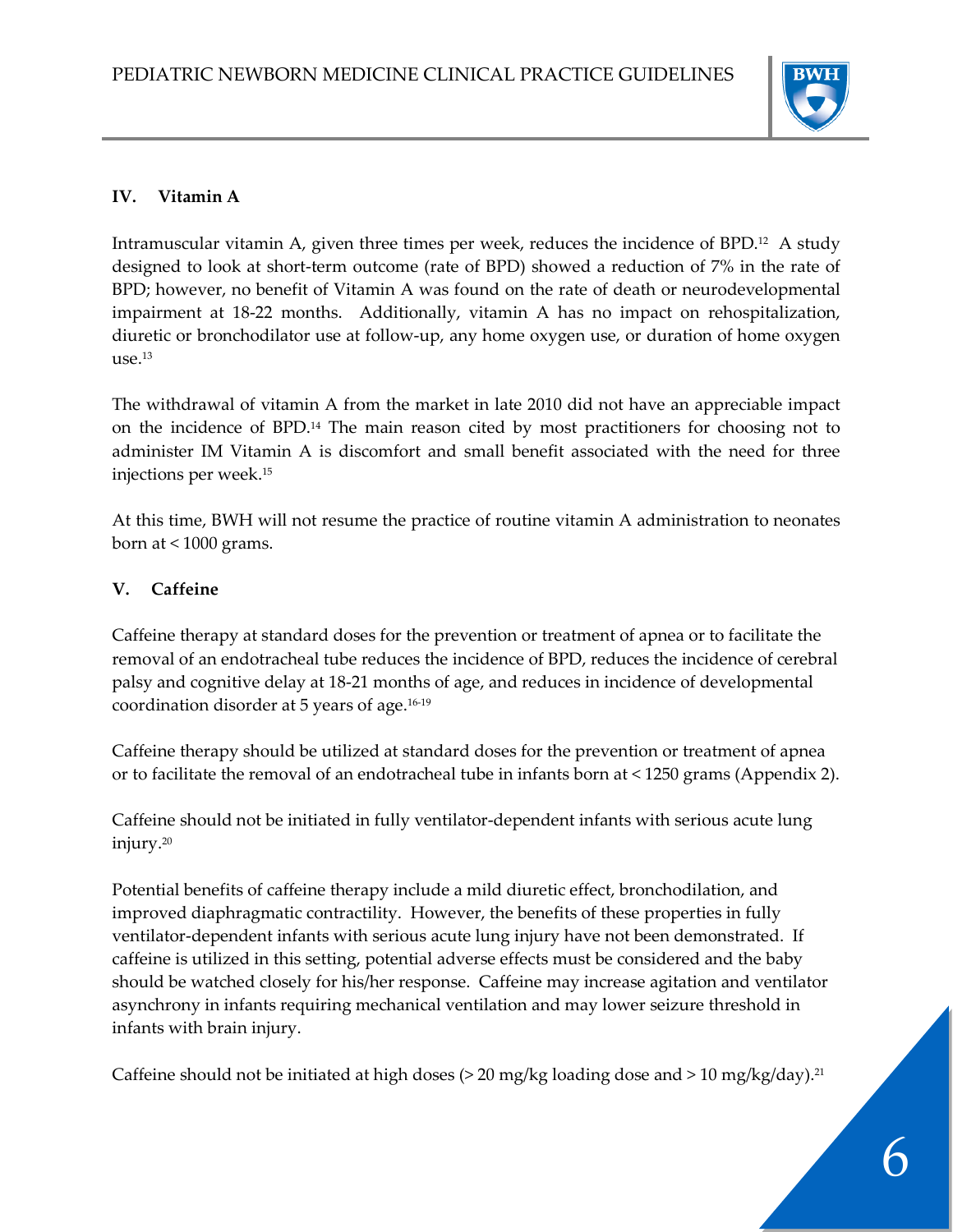

Additional boluses or increased maintenance doses may be utilized in select infants with persistent apnea despite standard doses and no signs of caffeine toxicity (Appendix 2, see DAG for literature review). [22,](#page-10-5) [23](#page-10-6)

# **IV. Diuretics, bronchodilators, and iNO**

There are no data suggesting that loop or thiazide diuretics or bronchodilators prevent BPD. Only one of eight large randomized clinical trials of iNO suggested a benefit of the treatment in BPD prevention. Therefore, we do not recommend the use of any of these agents for BPD prevention. One or more of these therapies might prove useful in treating symptoms that develop in infants with evolving chronic lung disease. Those potential uses will be addressed in a subsequent CPG addressing Treatment of Evolving and Established BPD.

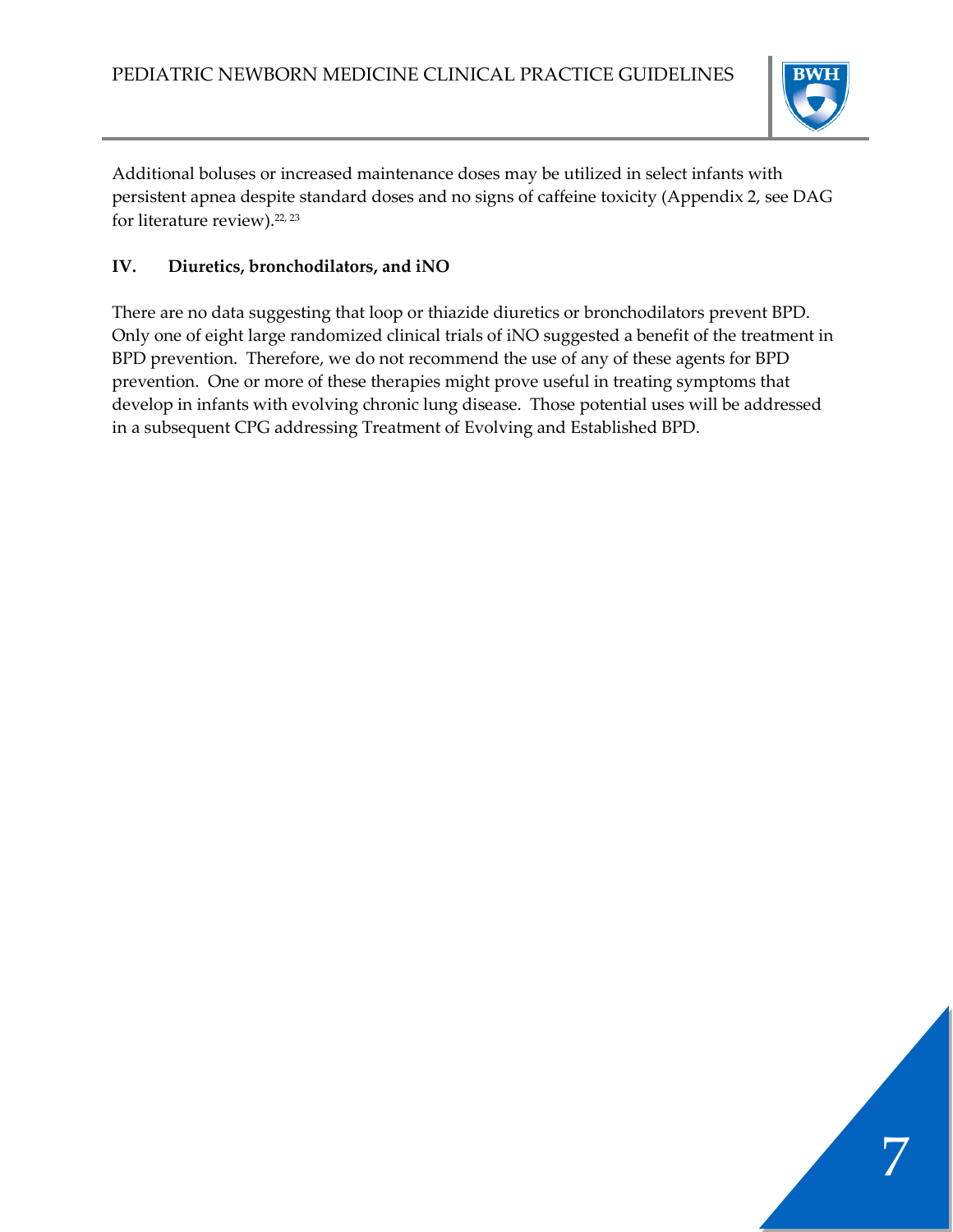

## **Appendix 1 – Abbreviated hydrocortisone drug administration guideline**

#### **Hydrocortisone**

1.25 mg/kg/dose IV/PO q6h x 7 days, then q8h x 5 days, then q12h x 5 days, then q24h x 5 days \*Taper may be tailored based on individual patient situation. Please contact Clinical Pharmacist.

\*The bioavailability of oral hydrocortisone in neonates is unknown. Use 1:1 IV:PO conversion based on adult literature demonstrating 80-100% absorption.

Glucocorticoid for the treatment of pressor-resistant hypotension or facilitation of weaning from mechanical ventilation to prevent bronchopulmonary dysplasia

#### **Administration time and preparation:**

**Intravenous:** Infuse over 30 minutes

**Oral:** Compounded 2 mg/mL suspension. Refrigerate.

**Compatibility:** TPN, intralipid, calcium gluconate, dopamine, epinephrine, fentanyl, furosemide, heparin, insulin, morphine, pancuronium, potassium chloride, vecuronium **Incompatibilty**: Midazolam

**Monitoring**: Blood pressure continuously, blood glucose every 6-12 hours

**Adverse Effects**: Hypertension, hyperglycemia, potential for growth inhibition, potential for increased risk of rickets due to decreased calcium absorption in the gastrointestinal tract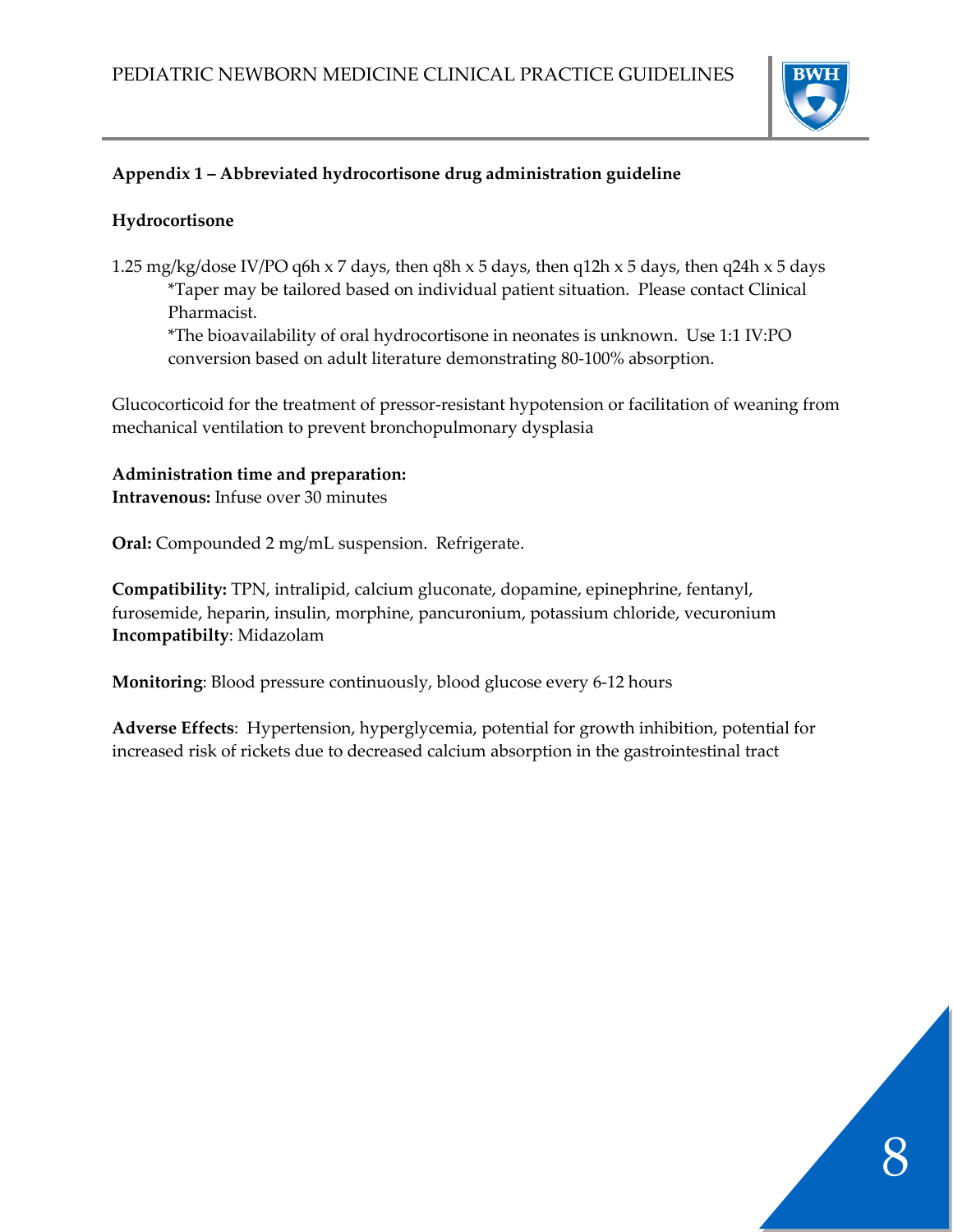

## **Appendix 2 – Abbreviated caffeine drug administration guideline**

20 mg/kg IV, PO  $\times$  1, then 5-10 mg/kg/day

For persistent apnea, may bolus 20 mg/kg x 1, then increase maintenance dose by 5 mg/kg/day to maximum maintenance dose of 20 mg/kg/day

Maximum daily dose including bolus and maintenance doses: 40 mg/kg/day

Methylxanthine respiratory stimulant for the treatment of apnea of prematurity

#### **Administration time and preparation:**

**Intravenous:** Infuse bolus over 30 minutes; Infuse maintenance dose over 15 minutes **Oral:** Commercially-available 20 mg/mL solution. Do not refrigerate.

**Compatibility:** TPN, alprostadil, dobutamine, dopamine, epinephrine, fentanyl, heparin, morphine **Incompatibility:** Furosemide

**Monitoring**: Apnea, heart rate

**Adverse effects:** Tachycardia, irritability; signs of toxicity include tachycardia, feeding intolerance, jitteriness, and seizures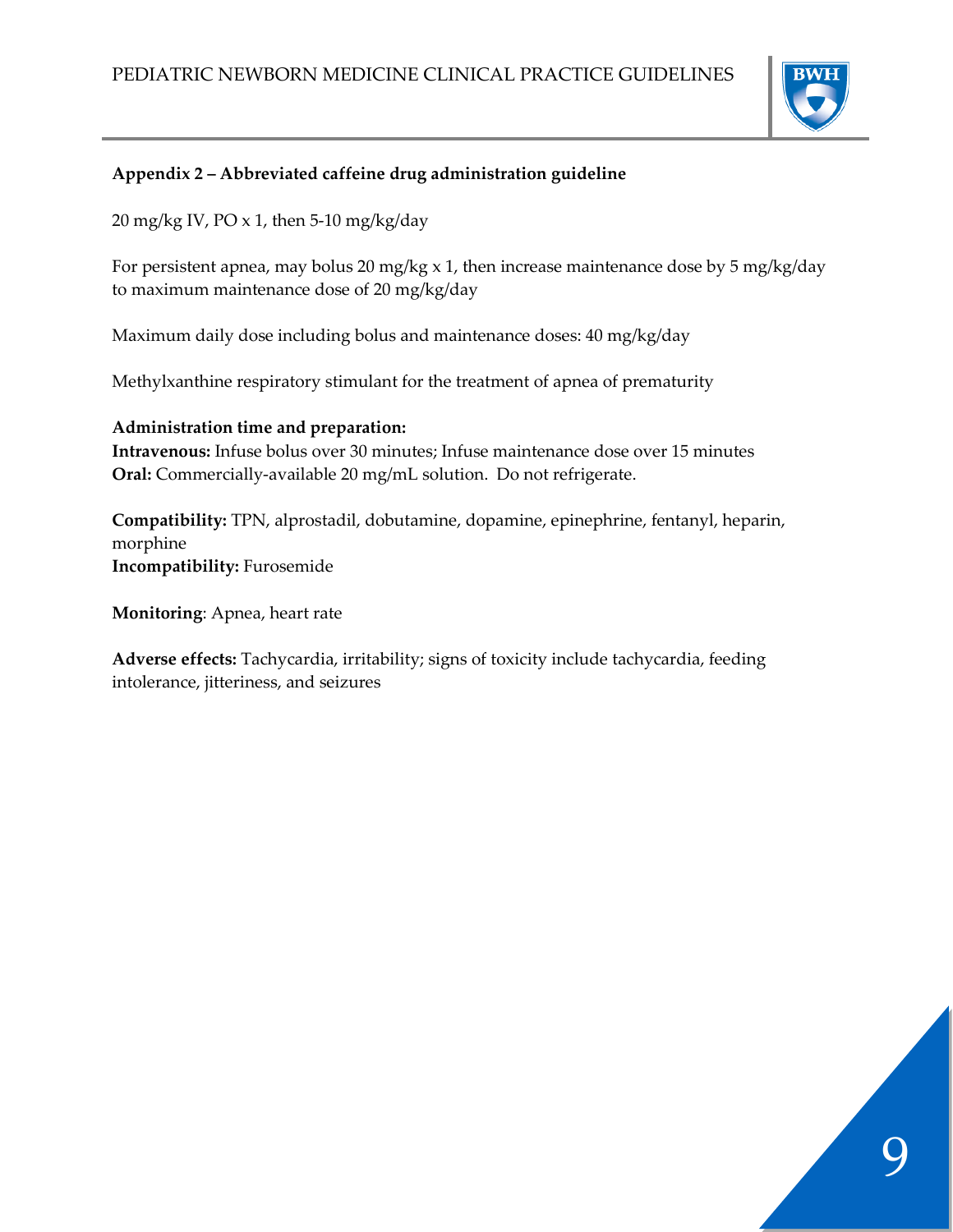

#### **References**

<span id="page-9-0"></span>[1] Doyle LW, Ehrenkranz RA, Halliday HL. Late (> 7 days) postnatal corticosteroids for chronic lung disease in preterm infants. The Cochrane database of systematic reviews. 2014;5:CD001145.

<span id="page-9-1"></span>[2] Doyle LW, Halliday HL, Ehrenkranz RA, Davis PG, Sinclair JC. Impact of postnatal systemic corticosteroids on mortality and cerebral palsy in preterm infants: effect modification by risk for chronic lung disease. Pediatrics. 2005;115:655-61.

<span id="page-9-2"></span>[3] Doyle LW, Halliday HL, Ehrenkranz RA, Davis PG, Sinclair JC. An update on the impact of postnatal systemic corticosteroids on mortality and cerebral palsy in preterm infants: effect modification by risk of bronchopulmonary dysplasia. The Journal of pediatrics. 2014;165:1258- 60.

<span id="page-9-3"></span>[4] Van Marter LJ, Kuban KC, Allred E, Bose C, Dammann O, O'Shea M, et al. Does bronchopulmonary dysplasia contribute to the occurrence of cerebral palsy among infants born before 28 weeks of gestation? Archives of disease in childhood Fetal and neonatal edition. 2011;96:F20-9.

<span id="page-9-4"></span>[5] Watterberg KL, American Academy of Pediatrics. Committee on F, Newborn. Policy statement--postnatal corticosteroids to prevent or treat bronchopulmonary dysplasia. Pediatrics. 2010;126:800-8.

<span id="page-9-5"></span>[6] Hitzert MM, Benders MJ, Roescher AM, van Bel F, de Vries LS, Bos AF. Hydrocortisone vs. dexamethasone treatment for bronchopulmonary dysplasia and their effects on general movements in preterm infants. Pediatric research. 2012;71:100-6.

<span id="page-9-6"></span>[7] Benders MJ, Groenendaal F, van Bel F, Ha Vinh R, Dubois J, Lazeyras F, et al. Brain development of the preterm neonate after neonatal hydrocortisone treatment for chronic lung disease. Pediatric research. 2009;66:555-9.

<span id="page-9-7"></span>[8] Patra K, Greene MM, Silvestri JM. Neurodevelopmental impact of hydrocortisone exposure in extremely low birth weight infants: outcomes at 1 and 2 years. Journal of perinatology : official journal of the California Perinatal Association. 2015;35:77-81.

<span id="page-9-8"></span>[9] Laughon MM, Langer JC, Bose CL, Smith PB, Ambalavanan N, Kennedy KA, et al. Prediction of bronchopulmonary dysplasia by postnatal age in extremely premature infants. American journal of respiratory and critical care medicine. 2011;183:1715-22.

<span id="page-9-9"></span>[10] Shah VS, Ohlsson A, Halliday HL, Dunn M. Early administration of inhaled corticosteroids for preventing chronic lung disease in ventilated very low birth weight preterm neonates. The Cochrane database of systematic reviews. 2012;5:CD001969.

<span id="page-9-10"></span>[11] Bassler D, Plavka R, Shinwell ES, Hallman M, Jarreau PH, Carnielli V, et al. Early Inhaled Budesonide for the Prevention of Bronchopulmonary Dysplasia. The New England journal of medicine. 2015;373:1497-506.

<span id="page-9-11"></span>[12] Tyson JE, Wright LL, Oh W, Kennedy KA, Mele L, Ehrenkranz RA, et al. Vitamin A supplementation for extremely-low-birth-weight infants. National Institute of Child Health and Human Development Neonatal Research Network. The New England journal of medicine. 1999;340:1962-8.

<span id="page-9-12"></span>[13] Ambalavanan N, Tyson JE, Kennedy KA, Hansen NI, Vohr BR, Wright LL, et al. Vitamin A supplementation for extremely low birth weight infants: outcome at 18 to 22 months. Pediatrics. 2005;115:e249-54.